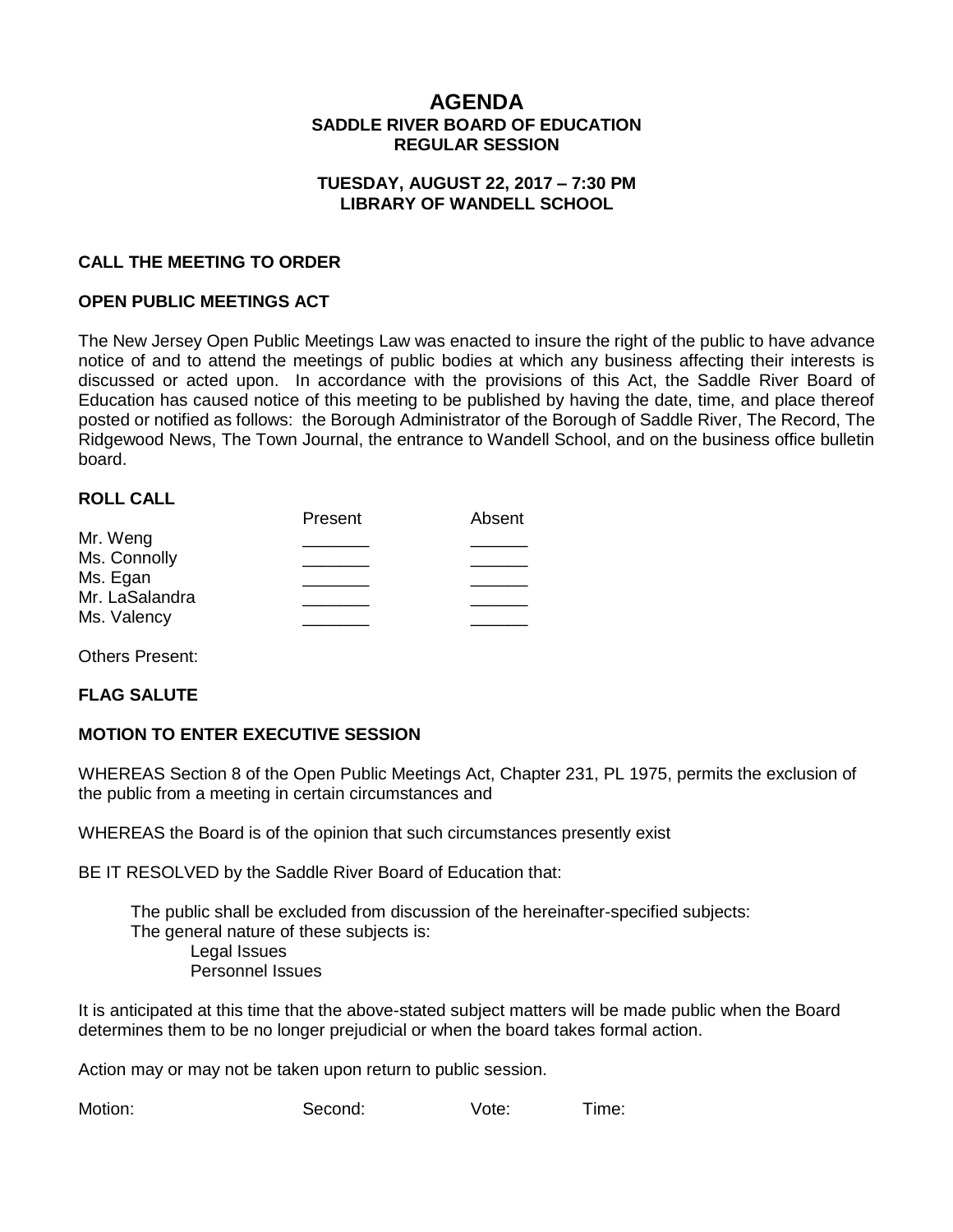# **MOTION TO ADJOURN EXECUTIVE SESSION**

Motion: Second: Vote: Time:

# **APPROVAL OF THE MINUTES:**

Motion to approve the minutes of the following meetings: July 12, 2017 Regular & Executive Sessions

Motion: Second: Vote: Time:

## **SUPERINTENDENT'S REPORT**

• HIB report

# **VICE PRINCIPAL'S REPORT**

# **BUSINESS ADMINISTRATOR'S REPORT**

# **BOARD PRESIDENT'S REPORT**

# **MEETING OPEN TO THE PUBLIC FOR DISCUSSION OF AGENDA ITEMS ONLY**

Anyone addressing the board will be limited to 3 minutes. Time allotted for comments is 30 minutes. The Board of Education will not discuss personnel matters in public. You are responsible/liable for what you say.

# **AGENDA ITEMS AS PER ATTACHED**

## **COMMENTS BY THE PUBLIC ON NON-AGENDA ITEMS**

Anyone addressing the board will be limited to 3 minutes. Time allotted for comments is 30 minutes. The Board of Education will not discuss personnel matters in public. You are responsible/liable for what you say.

## **MOTION TO ADJOURN MEETING**

Motion: Second: Vote: Time: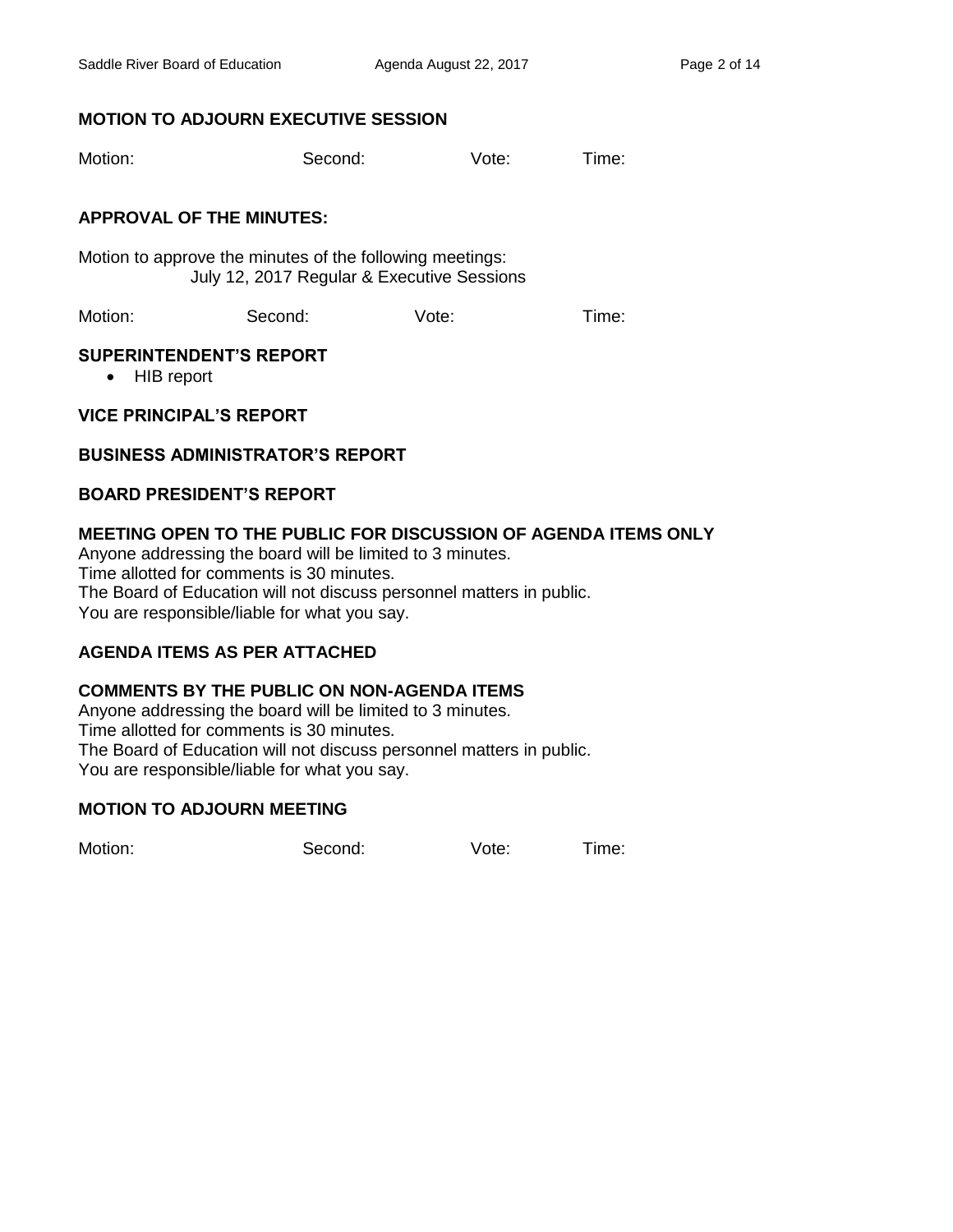## **SADDLE RIVER BOARD OF EDUCATION TUESDAY, AUGUST 22, 2017 RESOLUTIONS – SUMMARY**

## **ADMINISTRATION**

- A-948 Louis J. DeLisio Merit Goal Pay
- A-949 ESEA Consolidated Title I, Part A
- A-950 ESEA Title II, Part A
- A-951 ESEA Title IV, Part A
- A-952 District Professional Development Plan Statement of Assurance2017-2018
- A-953 District Teacher Mentoring Plan Statement of Assurance2017-2018
- A-954 Integrated Pest Management Plan 2017-2018
- A-955 School Quasi Entity Resolution Wandell School Education Foundation
- A-956 2<sup>nd</sup> Reading - Policies
- A-957 2017-2018 School Calendar Revision
- A-958 Comprehensive Equity Plan 2016-2019
- A-959 Comprehensive Equity Plan Statement of Assurance 2017-2018
- A-960 Curriculum Guides
- A-961 HIB Self-Assessment
- A-962 Policy Manual
- A-963 Job Description Manual

## **HUMAN RESOURCES**

- HR-1293 Debra Strauss Resignation
- HR-1294 Irene Yager Resignation
- HR-1295 Substitutes 2017-2018
- HR-1296 Staff Vacancies Between Meetings
- HR-1297 Kathleen Forbes Summer Work
- HR-1298 Clifford Singer 1:1 Aide
- HR-1299 \_\_\_\_\_\_\_\_\_\_\_\_\_ Part Time Pre-K Aide
- HR-1300 \_\_\_\_\_\_\_\_\_\_\_\_\_ CST Supervisor/School Psychologist
- HR-1301 Supervision for Before-Care and After Care Program 2017-2018

## **EDUCATION**

- E-893 NJ Commission for the Blind & Visually Impaired
- E-894 Agreement & Release Student A0017
- E-895 Tuition 2017-2018 Special Education
- E-896 Field Trip Destinations 2017-2018
- E-897 Hospital Instruction Agreement BCSSD 2017-2018
- E-898 Chapter 192/193 Services Region V 2017-2018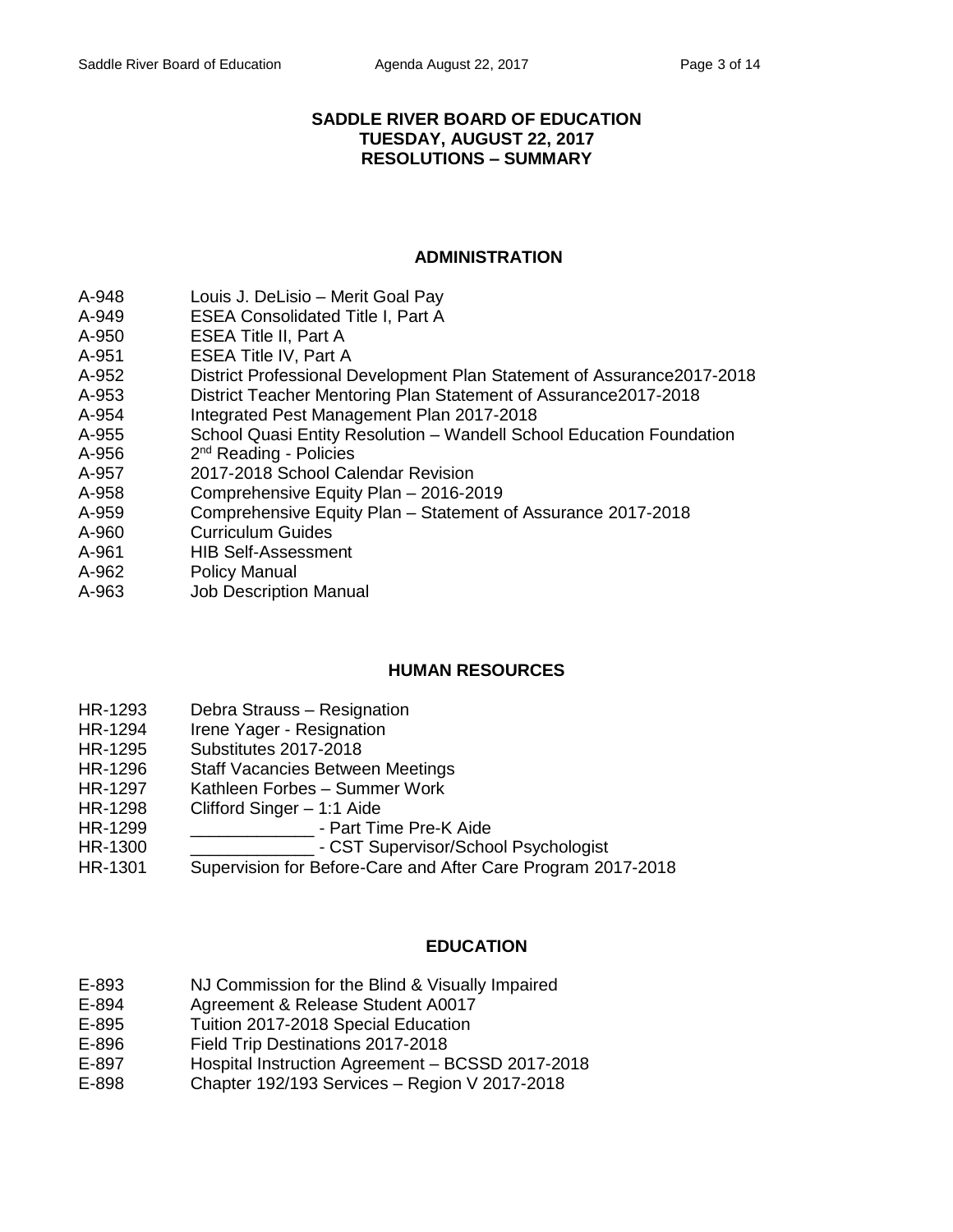# **FINANCE**

- F-2562 Payment of Bills June, July and August 2017
- F-2563 Appropriation Transfers June and July 2017
- F-2564 Line Item Certification
- F-2565 Board Secretary Report June 2017
- F-2566 Treasurer Report June 2017
- F-2567 Agreement Treasurer's & Board Secretary's Reports June 2017
- F-2568 Debra Strauss Sick Day/Compensated Absence Payout
- F-2569 Nonpublic Nursing Services Ann Hanna Saddle River Day School 2017-2018
- F-2570 Nonpublic Nursing Supervision Bergen County Dept. of Health Services Saddle River Day School 2017-2018
- F-2571 Act as LEA for Saddle River Day School Nonpublic Entitlements 2017-2018
- F-2572 Renewal Food Service Management Contract 2017-2018
- F-2573 Donations Wandell School Education Foundation
- F-2574 Travel
- F-2575 Acceptance of Extraordinary Aid for 2016-2017
- F-2576 Acceptance of Additional State Aid for 2017-2018
- F-2577 State Aid Appropriation
- F-2578 Discard Inoperable Computer Equipment<br>F-2579 Title II Part A, IDEA Basic, IDEA Pre-Scho
- Title II Part A, IDEA Basic, IDEA Pre-School Carry-Over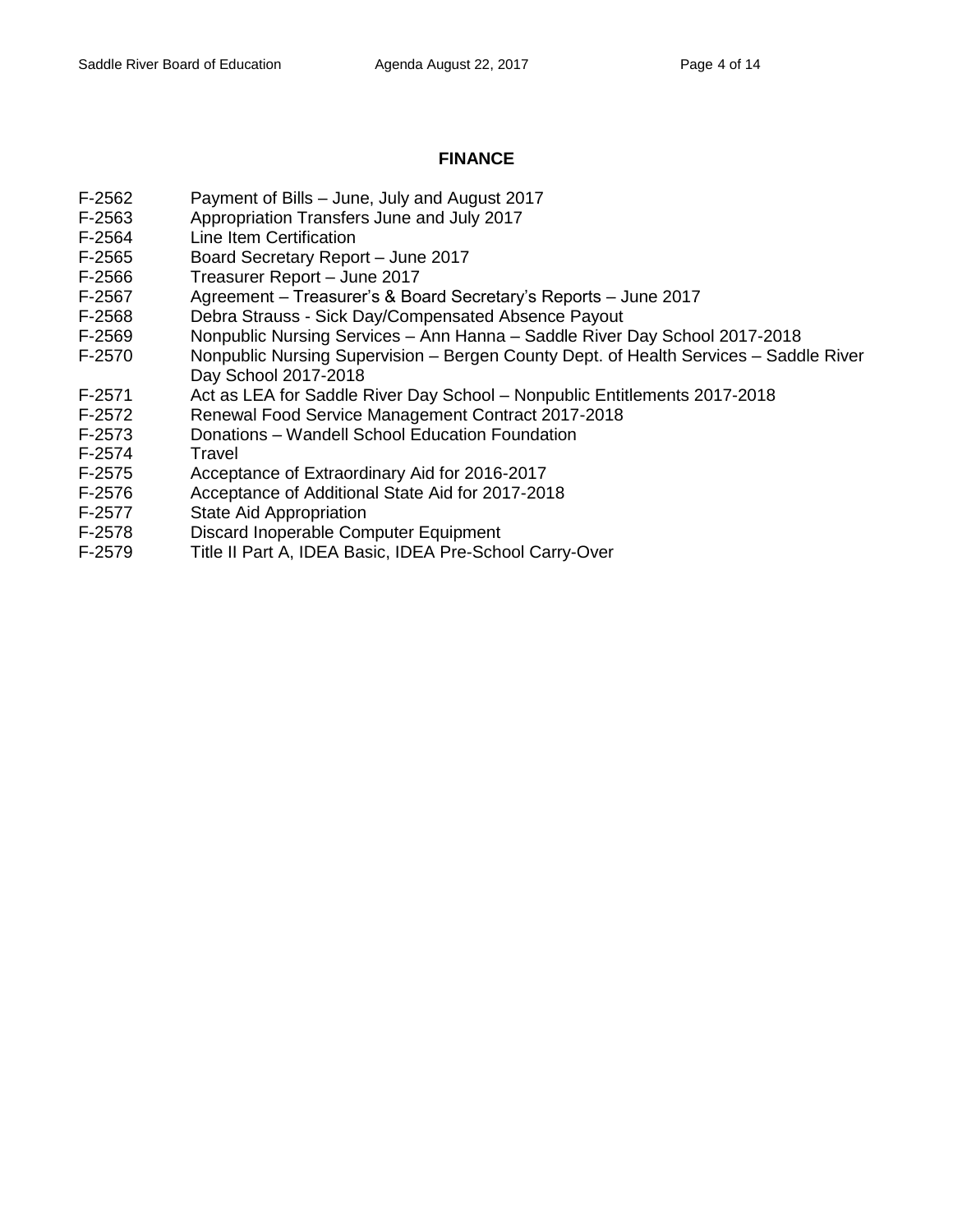# **ADMINISTRATION**

# **COMMITTEE REPORTS**

- **1.** Board Communications Committee
- **2.** Liaison: Ramsey Board of Education
- **3.** Liaison: Northern Highlands Board of Education
- **4.** Home & School Association
- **5.** New Jersey School Boards Association/NJSBA Legislative Committee
- **6.** Policy Committee
- **7.** Liaison to Mayor and Council
- **8.** Blue Ribbon Committee
- **9.** Ad Hoc Anniversary Committee
- **10.** Negotiations Committee

# **A-948 LOUIS J. DELISIO – MERIT GOAL PAY**

BE IT RESOLVED that the Saddle River Board of Education affirms that payment has been made to Mr. Louis J. DeLisio for attainment of merit goals as approved by the Interim Executive County Superintendent.

# **A-949 ESEA CONSOLIDATED TITLE I, PART A**

BE IT RESOLVED that the Saddle River Board of Education resolves not to apply for the funds allocated under the ESEA Consolidated for Title I, Part A for Fiscal Year 2018.

## **A-950 ESEA TITLE II, PART A**

BE IT RESOLVED that the Saddle River Board of Education hereby authorizes the submission of the ESEA Application for Fiscal Year 2018 and accepts the grant award of Title II, Part A funds upon the subsequent approval of the FY 2018 ESEA Application.

## **A-951 ESEA TITLE IV, PART A**

BE IT RESOLVED that the Saddle River Board of Education hereby authorizes the submission of the ESEA Application for Fiscal Year 2018 and accepts the grant award of Title IV, Part A funds upon the subsequent approval of the FY 2018 ESEA Application.

# **A-952 DISTRICT PROFESSIONAL DEVELOPMENT PLAN STATEMENT OF ASSURANCE 2017-2018**

BE IT RESOLVED that the Saddle River Board of Education adopts the District Professional Development Plan for the 2017-2018 school year as attached and approves submission of the Statement of Assurance to the office of the Interim Executive County Superintendent.

## **A-953 DISTRICT TEACHER MENTORING PROGRAM PLAN STATEMENT OF ASSURANCE 2017- 2018**

BE IT RESOLVED that the Saddle River Board of Education adopts the District Teacher Mentoring Program Plan for the 2017-2018 school year as attached and approves submission of the Statement of Assurance to the office of the Interim Executive County Superintendent.

# **A-954 INTEGRATED PEST MANAGEMENT PLAN 2017-2018**

BE IT RESOLVED to approve the Integrated Pest Management Plan for the 2017-2018 school year as on file in the district offices.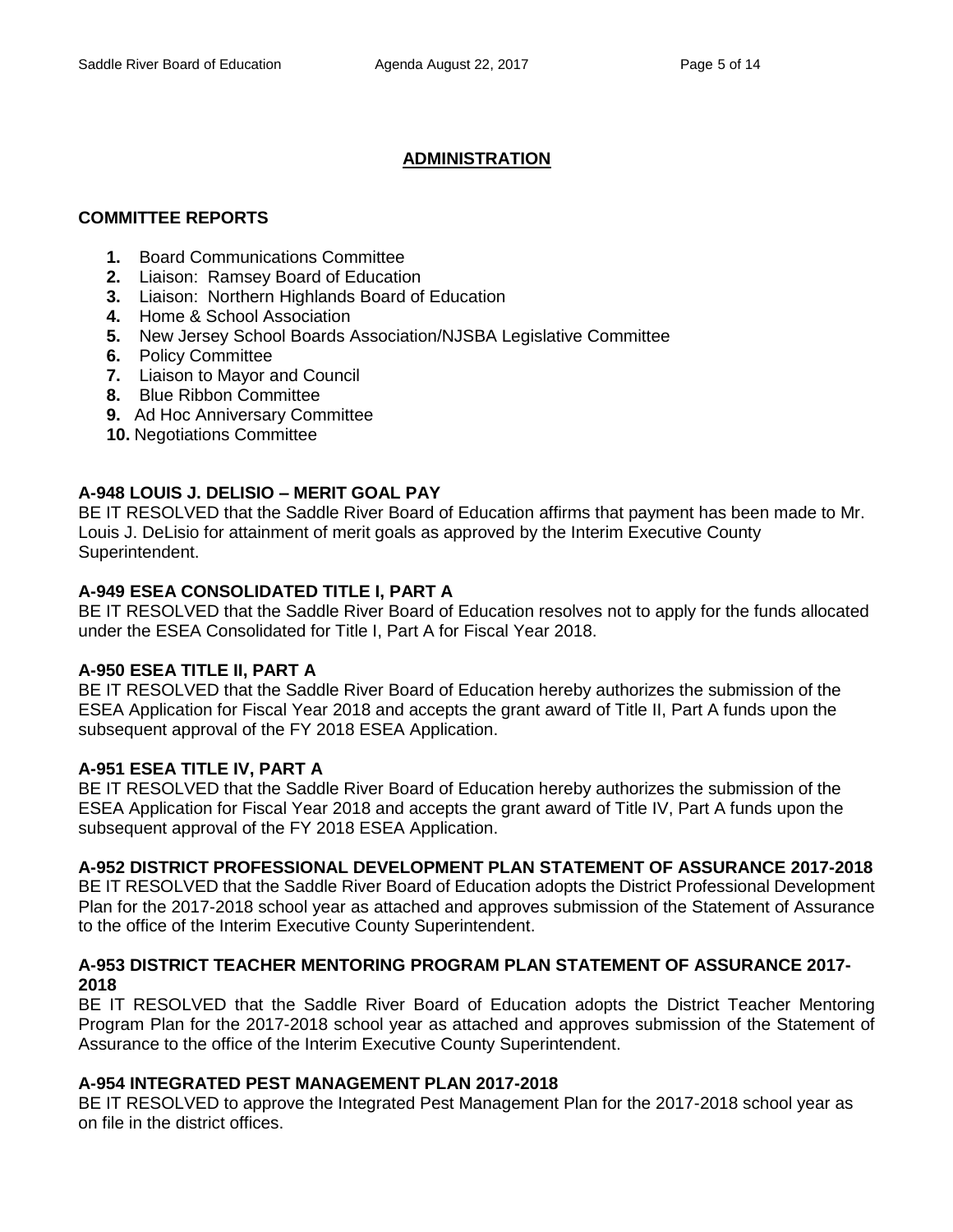# **A-955 SCHOOL QUASI ENTITY RESOLUTION – WANDELL SCHOOL EDUCATION FOUNDATION**

**WHEREAS,** The Saddle River Board of Education is a participating member of the Northeast Bergen County School Board Insurance Group, "GROUP", relative to General Liability and other coverage; and WHEREAS, the "GROUP" has adopted certain criteria to distinguish between bona fide educational activities and other quasi- entities not sponsored by the School Board and therefore, not subject to coverage by the "GROUP"; and

WHEREAS, it has been determined that in order to be covered by the "GROUP" an organization or activity meet the test that its function is of the type that historically School Boards have undertaken themselves or have provided with insurance coverage and/or is one which advances a bona fide local educational purpose on a non-profit basis typically met by local School Boards, the benefits of which are available to the School District in general; and

**WHEREAS,** the District has asked the "GROUP" to extend General Liability

| Name:                    | <b>Wandell School Education Foundation</b>                          |
|--------------------------|---------------------------------------------------------------------|
| <b>Activity:</b>         | <b>Educational</b>                                                  |
| <b>Type of Activity:</b> | Fundraising to provide educational needs of the students and school |

**NOW THEREFORE, BE IT RESOLVED** by the School District of Saddle River as follows:

It is hereby certified that the above listed organization exists within the Saddle River School District as a bona fide charitable, educational, or recreational activity of the School District and is, in fact, an organization that supports and/or provides services to the School District in general and as such is sponsored or subsidized directly or indirectly by the School District.

## **A-956 2nd READING – POLICIES**

BE IT RESOLVED that the Saddle River Board of Education approves the 2nd reading of the following policies:

> 3516 Safety 5141.4R Missing, Abused and Neglected Children (Regulation)

# **A-957 2017-2018 SCHOOL CALENDAR REVISION**

BE IT RESOLVED that the Saddle River Board of Education authorizes the revision and adopts the 2017-2018 school calendar as attached.

## **A-958 COMPREHENSIVE EQUITY PLAN – 2016-2019**

BE IT RESOLVED that the Saddle River Board of Education authorizes the submission of the Comprehensive Equity Plan for 2016-2019 as attached.

## **A-959 COMPREHENSIVE EQUITY PLAN STATEMENT OF ASSURANCE 2017-2018**

BE IT RESOLVED that the Saddle River Board of Education authorizes the Interim Superintendent to submit the 2017-2018 Statement of Assurance for the Comprehensive Equity Plan.

## **A-960 CURRICULUM GUIDES**

BE IT RESOLVED that the Saddle River Board of Education approves the updated/revised curriculum guides aligned with NJSLS and NGSS.

# **A-961 HIB SELF ASSESSMENT**

BE IT RESOLVED that the Saddle River Board of Education approves for submission of the HIB Self-Assessment for the 2017-2018 school year.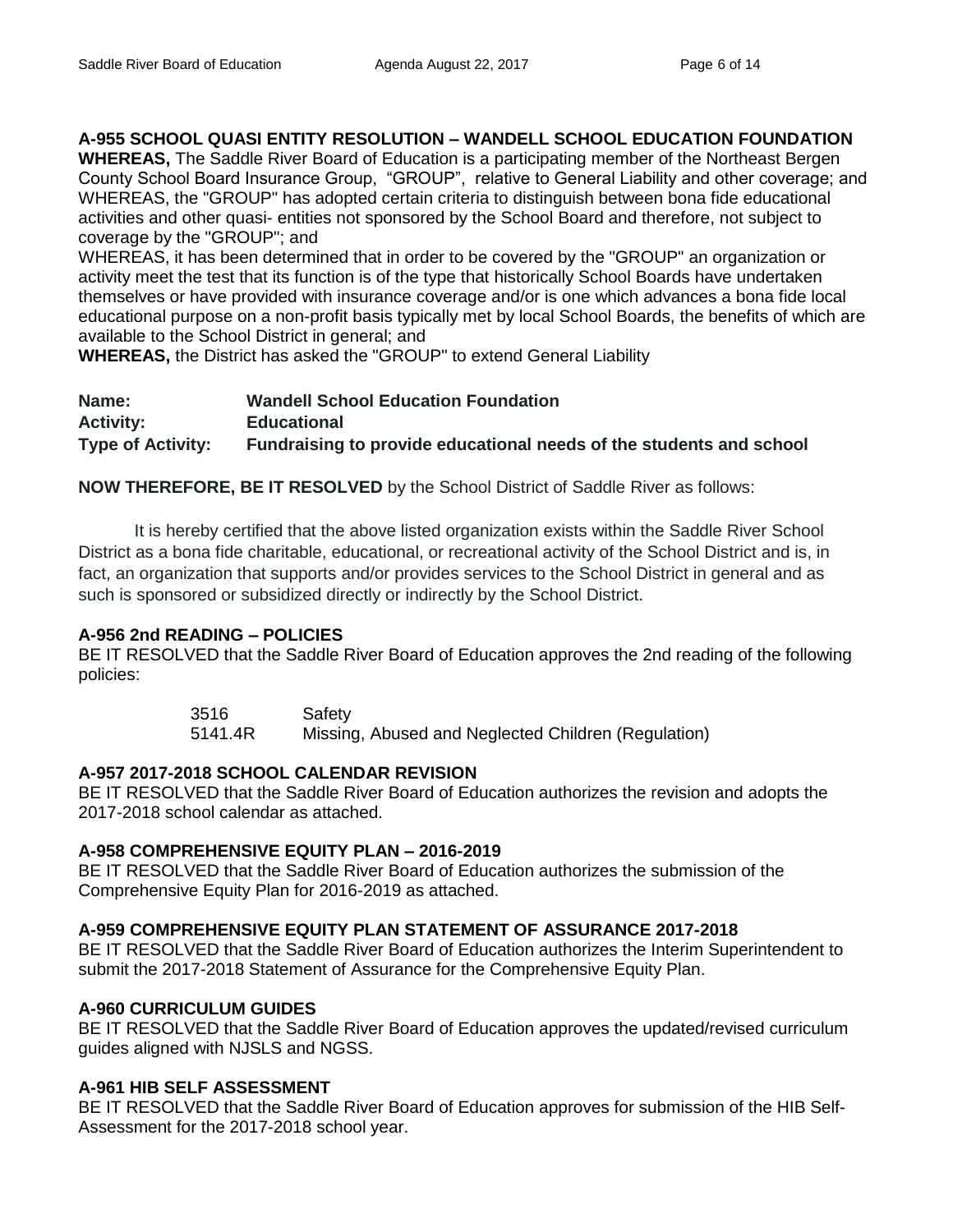## **A-962 POLICY MANUAL**

BE IT RESOLVED that the Saddle River Board of Education approves the Policy Manual of the Saddle River Board of Education as on file in the district offices.

## **A-963 JOB DESCRIPTION MANUAL**

BE IT RESOLVED that the Saddle River Board of Education approves the Job Description Manual of the Saddle River Board of Education as on file in the district offices.

## ALL ADMINISTRATION MOTIONS BUNDLED FOR SINGLE VOTE:

Motion: Second: Discussion: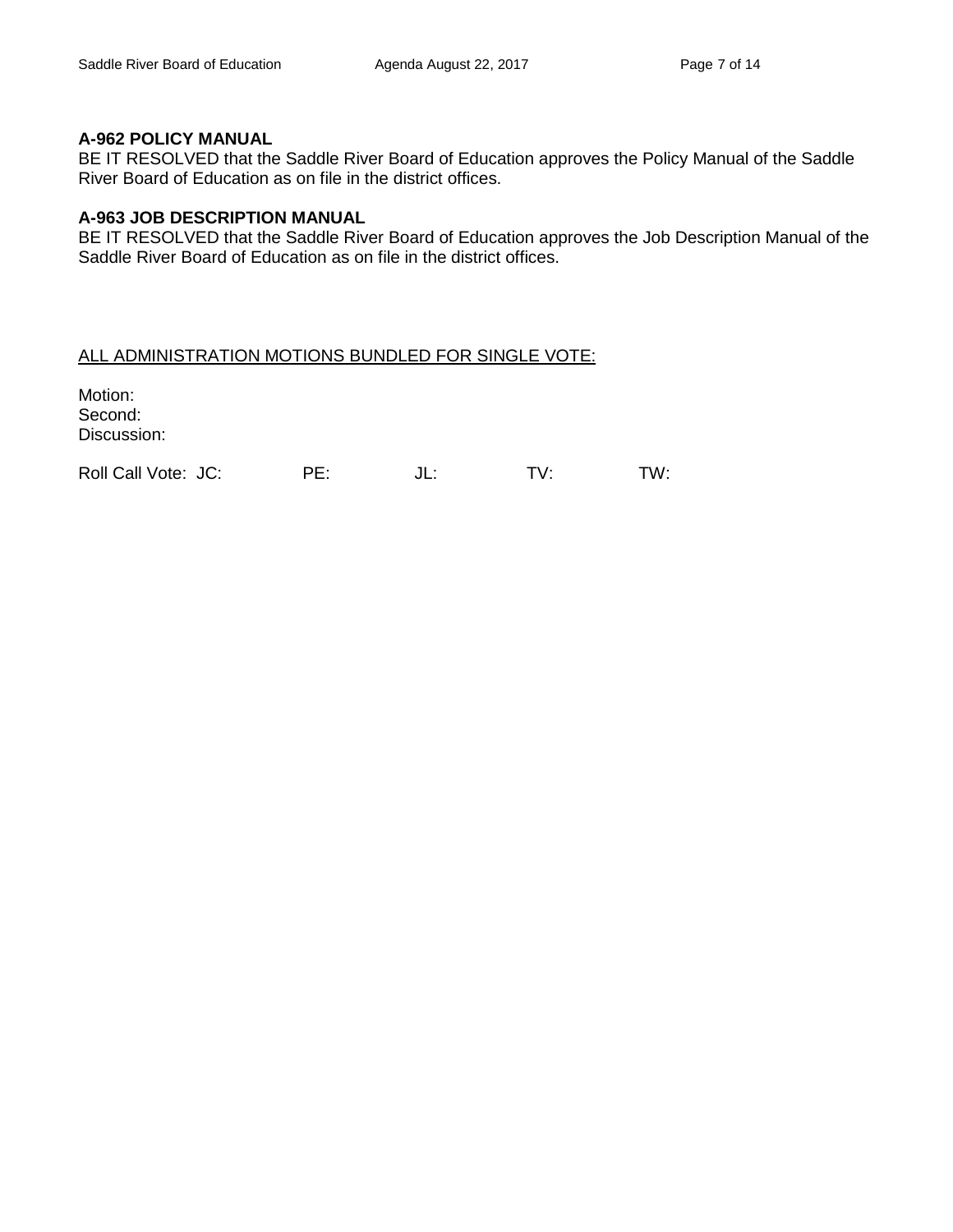# **HUMAN RESOURCES**

# **COMMITTEE REPORTS**

1. Superintendent Search

## **HR-1293 DEBRA STRAUSS - RESIGNATION**

BE IT RESOLVED, that upon the recommendation of the Interim Superintendent, the Saddle River Board of Education accepts the resignation of Debra Strauss, Supervisor of Special Education/School Psychologist effective at the close of business, Monday September 18, 2017.

## **HR-1294 IRENE YAGER - RESIGNATION**

BE IT RESOLVED, that upon the recommendation of the Interim Superintendent, the Saddle River Board of Education accepts the resignation of Irene Yager, Lunch Aide, effective July 1, 2017.

#### **HR-1295 SUBSTITUTES 2017-2018**

BE IT RESOLVED that, upon recommendation of the Interim Superintendent, the Saddle River Board of Education approves the hiring of the following individuals as substitutes for the 2017- 2018 school year:

| Boyadjian, Diana        | <b>Teacher/ Teacher Aide</b>          |  |
|-------------------------|---------------------------------------|--|
| Gioia, Susan            | <b>Teacher/ Teacher Aide</b>          |  |
| Goldman, Betty          | <b>Teacher/ Teacher Aide</b>          |  |
| Healy, Michael          | <b>Teacher/ Teacher Aide</b>          |  |
| Kasen, Danielle         | <b>Teacher/ Teacher Aide</b>          |  |
| Kelton, Debra           | Teacher/ Teacher Aide                 |  |
| Konior, Michele         | Teacher/ Teacher Aide                 |  |
| Maniscalco, Amanda      | <b>Teacher/ Teacher Aide</b>          |  |
| Mezzatesta, Nancy       | Teacher / Teacher Aide                |  |
| Munson, Jamie           | Teacher / Teacher Aide                |  |
| Spence, Lucinda (Cindy) | Teacher / Teacher Aide                |  |
| Taylor, Diane           | Teacher/ Teacher Aide                 |  |
| Warren, Marcia          | Teacher/ Teacher Aide                 |  |
| Young, Marie "Clair"    | Teacher/ Teacher Aide                 |  |
|                         |                                       |  |
| Maguire, Amanda         | <b>Teacher Aide</b>                   |  |
| Tatosian, Carol         | <b>Teacher Aide</b>                   |  |
|                         |                                       |  |
| Getto, Virginia         | <b>School Nurse</b>                   |  |
| Hands, Loretta          | <b>School Nurse</b>                   |  |
| Stephan, Victoria       | School Nurse / Sub Teacher / Sub Aide |  |
|                         |                                       |  |
| Miller, George          | <b>Temporary Maintenance Worker</b>   |  |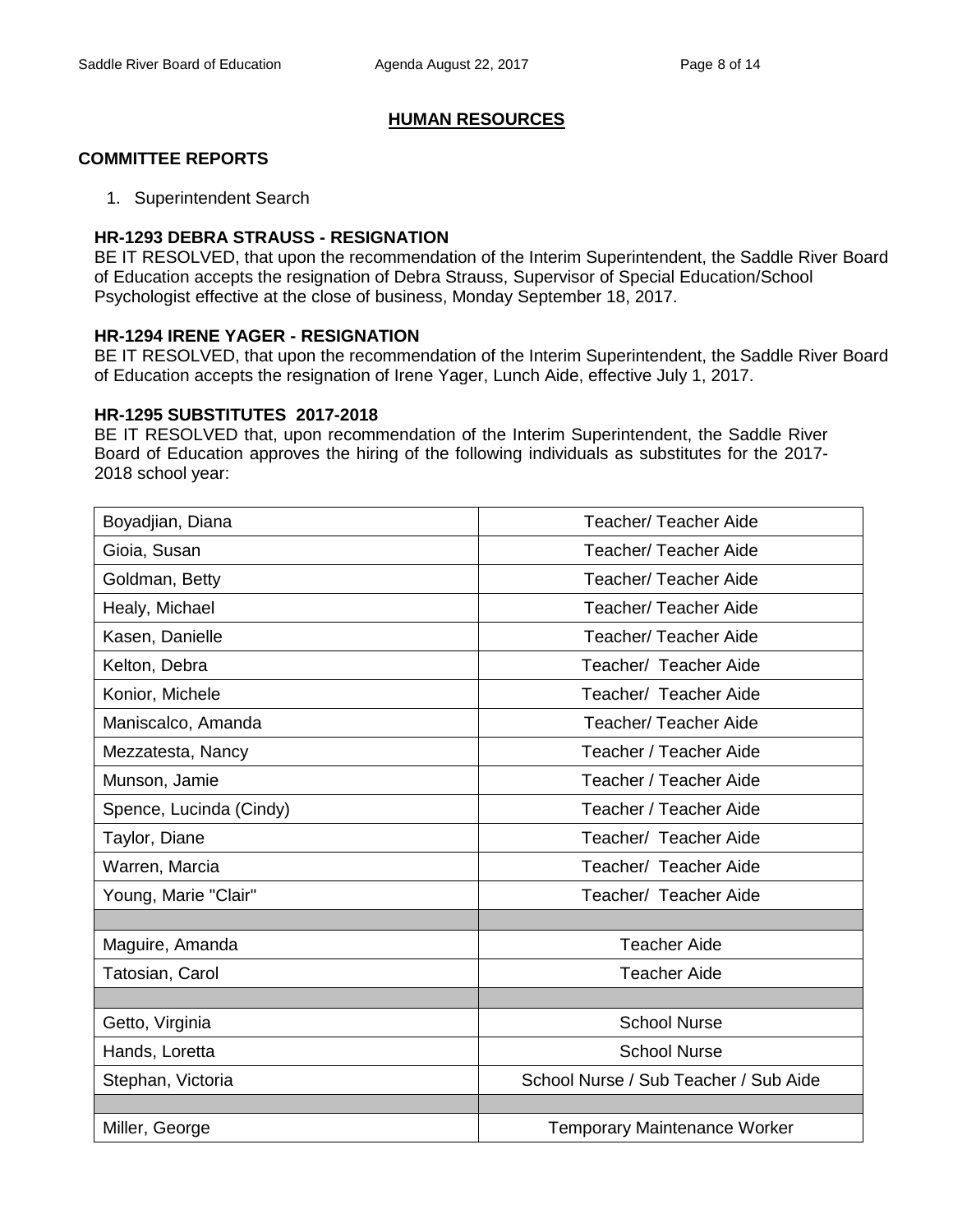# **HR-1296 STAFF VACANCIES BETWEEN MEETINGS**

BE IT RESOLVED, the Saddle River Board of Education authorizes the Interim Superintendent/Principal to fill staff vacancies between meetings of the board.

# **HR-1297 KATHLEEN FORBES – SUMMER EMPLOYMENT**

BE IT RESOLVED that, upon recommendation of the Interim Superintendent the Saddle River Board of Education approves the following staff member for summer employment:

| <b>Staff Member</b>    | Description<br>of Work | <b>Length of Service</b>                   | <b>Purpose of Work</b>     | Pay Rate             |
|------------------------|------------------------|--------------------------------------------|----------------------------|----------------------|
| <b>Kathleen Forbes</b> | Secretary              | Up to 3 days<br>During the month of August | Summer secretarial<br>work | Compensatory<br>Time |

# **HR-1298 CLIFFORD SINGER – 1:1 AIDE**

BE IT RESOLVED that, upon recommendation of the Interim Superintendent the Saddle River Board of Education approves Clifford Singer as 1:1 aide for Special Education Student #A0025 attending Northern Highlands Regional High School at the annual salary of \$16,000 pending criminal history review approval; benefits will not be provided.

# **HR-1299 PART TIME PRE-K AIDE**

BE IT RESOLVED that, upon recommendation of the Interim Superintendent the Saddle River Board of Education approves \_\_\_\_\_\_\_\_\_\_\_\_\_\_\_\_\_\_\_\_\_\_\_ as part time Pre-K aide at the annual salary of \$25,000 pending criminal history review approval; benefits will not be provided.

# **HR-1300 \_\_\_\_\_\_\_\_\_\_\_\_\_\_\_ CST SUPERVISOR/SCHOOL PSYCHOLOGIST**

BE IT RESOLVED that, upon recommendation of the Interim Superintendent the Saddle River Board of Education approves \_\_\_\_\_\_\_\_\_\_\_\_\_\_\_\_\_\_\_\_\_ as CST Supervisor/School Psychologist with a start date of \_\_\_\_\_\_\_\_\_\_\_\_\_, at the annual salary of \$\_\_\_\_\_\_\_\_\_\_\_\_ pending criminal history review approval.

# **HR-1301 SUPERVISION BEFORE-CARE AND AFTER-CARE PROGRAMS 2017-2018**

BE IT RESOLVED that, upon recommendation of the Interim Superintendent the Saddle River Board of Education approves the following staff members for supervision of the before-care and after-care programs for the 2017-2018 school year at a rate to be determined:

- Kathleen Forbes
- Maureen Rockey-Tirado
- Lisa Wachino

| ALL HUMAN RESOURCES MOTIONS BUNDLED FOR SINGLE VOTE: |  |
|------------------------------------------------------|--|
| Motion:                                              |  |
| Second:                                              |  |
| Discussion:                                          |  |
|                                                      |  |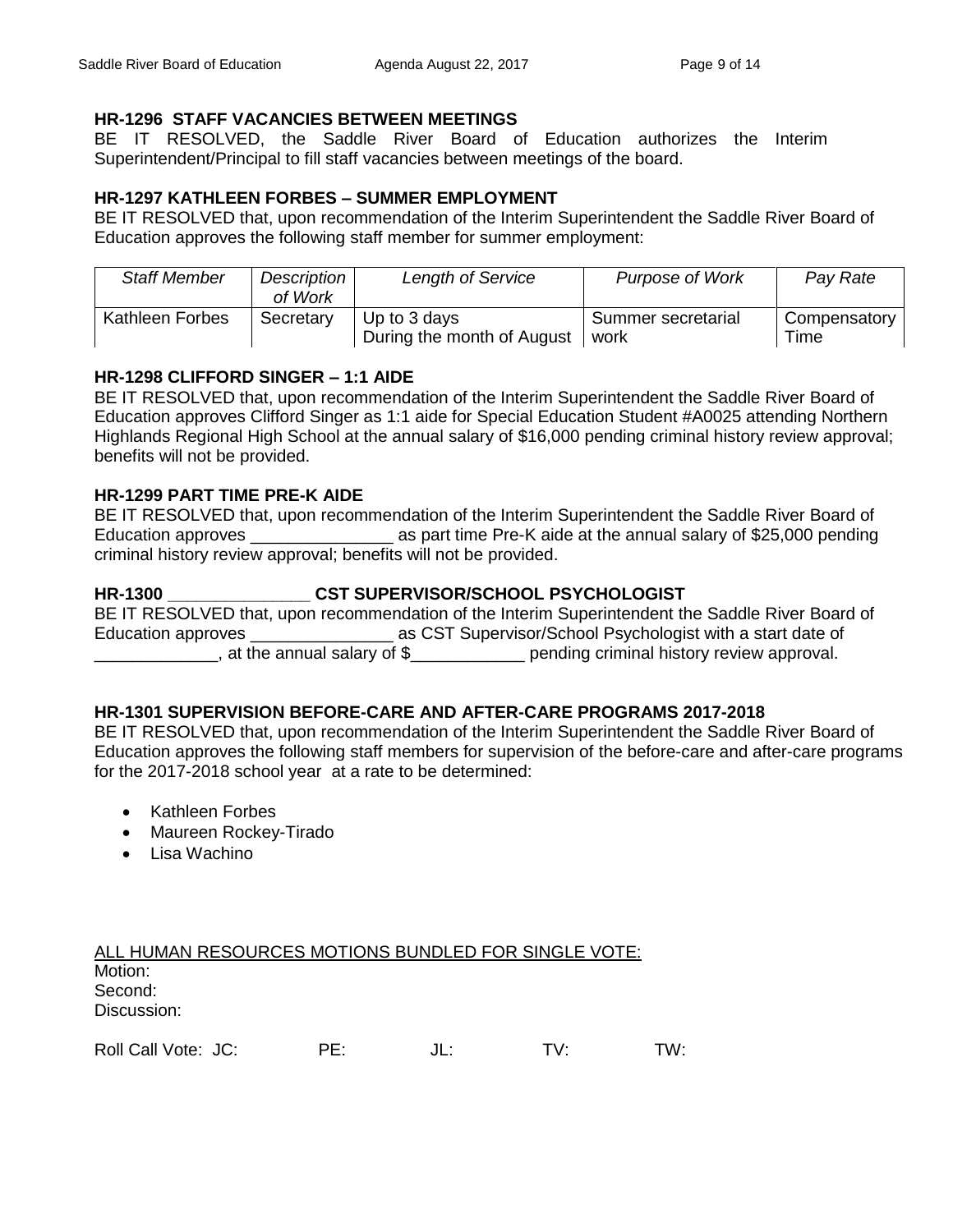# **EDUCATION**

# **COMMITTEE REPORTS**

- 1. Technology Committee
- 2. Curriculum Committee
- 3. Wandell School Recreation Committee
- 4. Health, Well-being, Safety and Transportation Committee

# **E-893 NJ COMMISION FOR THE BLIND & VISUALLY IMPAIRED**

BE IT RESOLVED, that the Saddle River Board of Education approves the NJ Commission for the Blind & Visually Impaired to provide Education Level I Services to special education student #A0029 at a cost of \$1,900 to be paid with IDEA funds.

# **E-894 AGREEMENT AND RELEASE STUDENT A0017**

BE IT RESOLVED that the Saddle River Board of Education approves the agreement and release regarding student #A0017 for the 2017-2018 school year.

# **E-895 TUITION 2017-2018 – SPECIAL EDUCATION**

BE IT RESOLVED, that the Saddle River Board of Education approves the payment of tuition for the 2017- 2018 school year for the following special education students:

| School                        | Student | Total                   | <b>Notes</b>        |
|-------------------------------|---------|-------------------------|---------------------|
|                               | #       |                         |                     |
| Northern Valley Regional H.S. | A0052   | \$82,950.91 approximate | Valley Program      |
| Paramus High School           | A0051   | \$25,918.00             | <b>LEAP Program</b> |
| Ridgewood High School         | A0020   | \$65,148.70             |                     |
| Ridgewood High School         | A0021   | \$80,251.70             |                     |

## **E-896 FIELD TRIP DESTINATIONS 2017-2018**

BE IT RESOLVED that the Saddle River Board of Education approves the field trip destinations for the 2017-2018 school year as per the attached list.

| <b>Destination</b>                           | <b>Location</b> |
|----------------------------------------------|-----------------|
| Allendale Center for Assisted Living         | Allendale, NJ   |
| Apple Ridge Orchards                         | Warwick, NY     |
| <b>Broadway Theaters</b>                     | New York, NY    |
| Bronx Zoo                                    | Bronx, NY       |
| <b>Buehler Challenger and Science Center</b> | Paramus, NJ     |
| <b>Challenger Center</b>                     | Airmont, NY     |
| Ellis Island                                 | NY / NJ         |
| <b>Field Station Dinosaurs</b>               | Secaucus, NJ    |
| <b>Flat Rock Brook Nature Center</b>         | Englewood, NJ   |
| <b>Fort Lee Historic Park</b>                | Fort Lee, NJ    |
| <b>Franklin Mineral Museum</b>               | Franklin, NJ    |
| Maritime Aquarium                            | Norwalk, CT     |
| <b>Maskers Apple Orchard</b>                 | Warwick, NY     |
| <b>Montclair State University</b>            | Montclair, NJ   |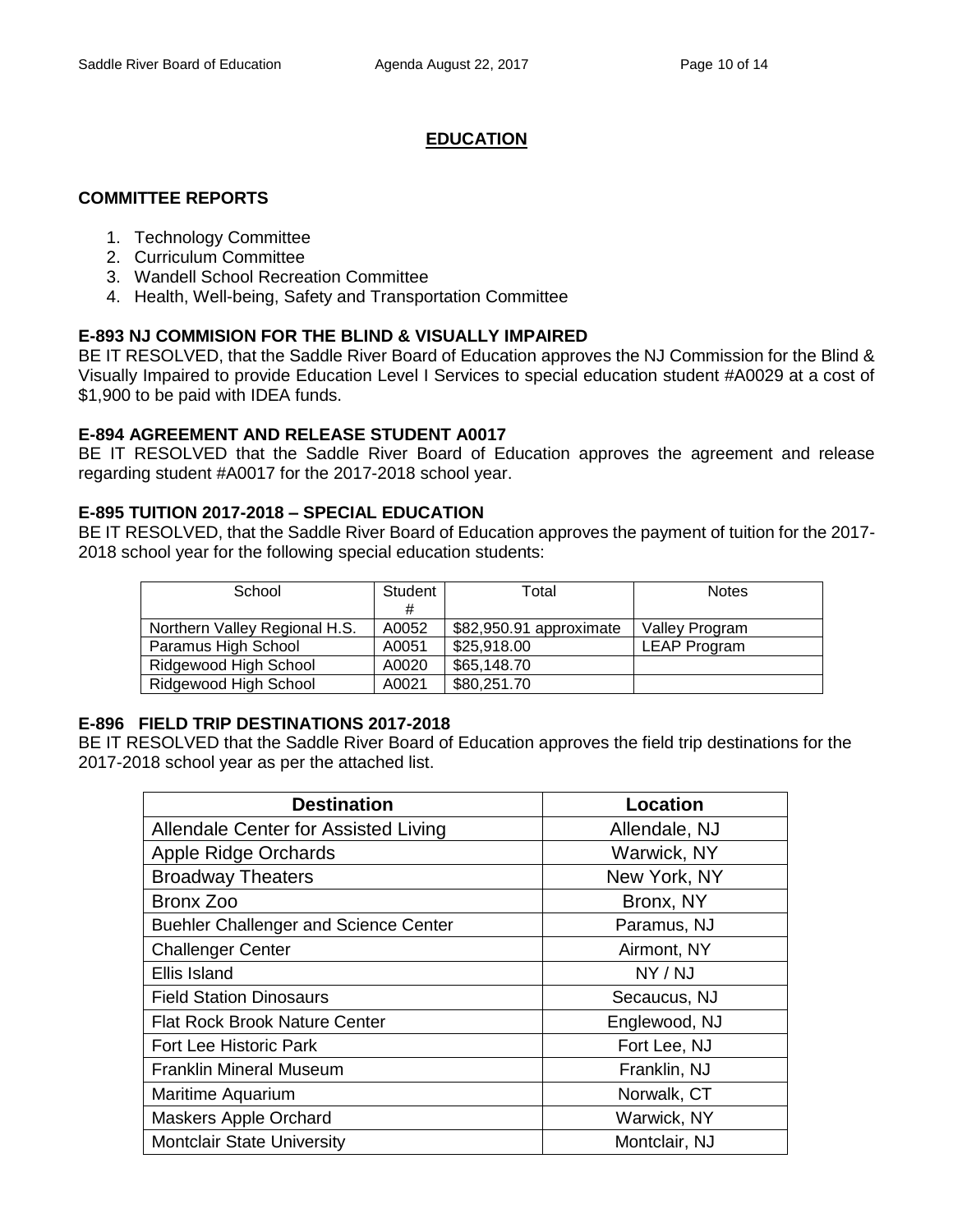| <b>Museum of Natural History</b>             | New York, NY         |
|----------------------------------------------|----------------------|
| Newark Museum                                | Newark, NJ           |
| <b>NJ PAC</b>                                | Newark, NJ           |
| Old Barracks Museum                          | Trenton, NJ          |
| P.I.M.                                       | Summit, NJ           |
| Ramsey Cinema                                | Ramsey, NJ           |
| Ramsey Library/Schools (Dater/Smith/Tisdale) | Ramsey, NJ           |
| <b>Rindlaub Field</b>                        | Saddle River, NJ     |
| <b>Rohslers Allendale Nursery</b>            | Allendale, NJ        |
| Saddle River Municipality                    | Saddle River, NJ     |
| Saddle River Museum                          | Saddle River, NJ     |
| <b>State Capital</b>                         | Trenton, NJ          |
| <b>Sterling Hill Mining Museum</b>           | Ogdensburg, NJ       |
| <b>Turtle Back Zoo</b>                       | West Orange, NJ      |
| Van Cortlandt Manor                          | Croton-on-Hudson, NY |

### **E-897 HOSPITAL INSTRUCTION AGREEMENT – BCSSD 2017-2018**

BE IT RESOLVED that the Saddle River Board of Education continue their contract with BCSSD for hospital instruction at the rate of \$65 per hour for the 2017-2018 school year.

#### **E-898 CHAPTER 192/193 SERVICES – REGION V 2017-2018**

BE IT RESOLVED that the Saddle River Board of Education approves entering into a services agreement with Region V to provide Chapter 192/193 non-public school services for the 2017-2018 school year.

ALL EDUCATION MOTIONS BUNDLED FOR SINGLE VOTE: Motion: Second: Discussion: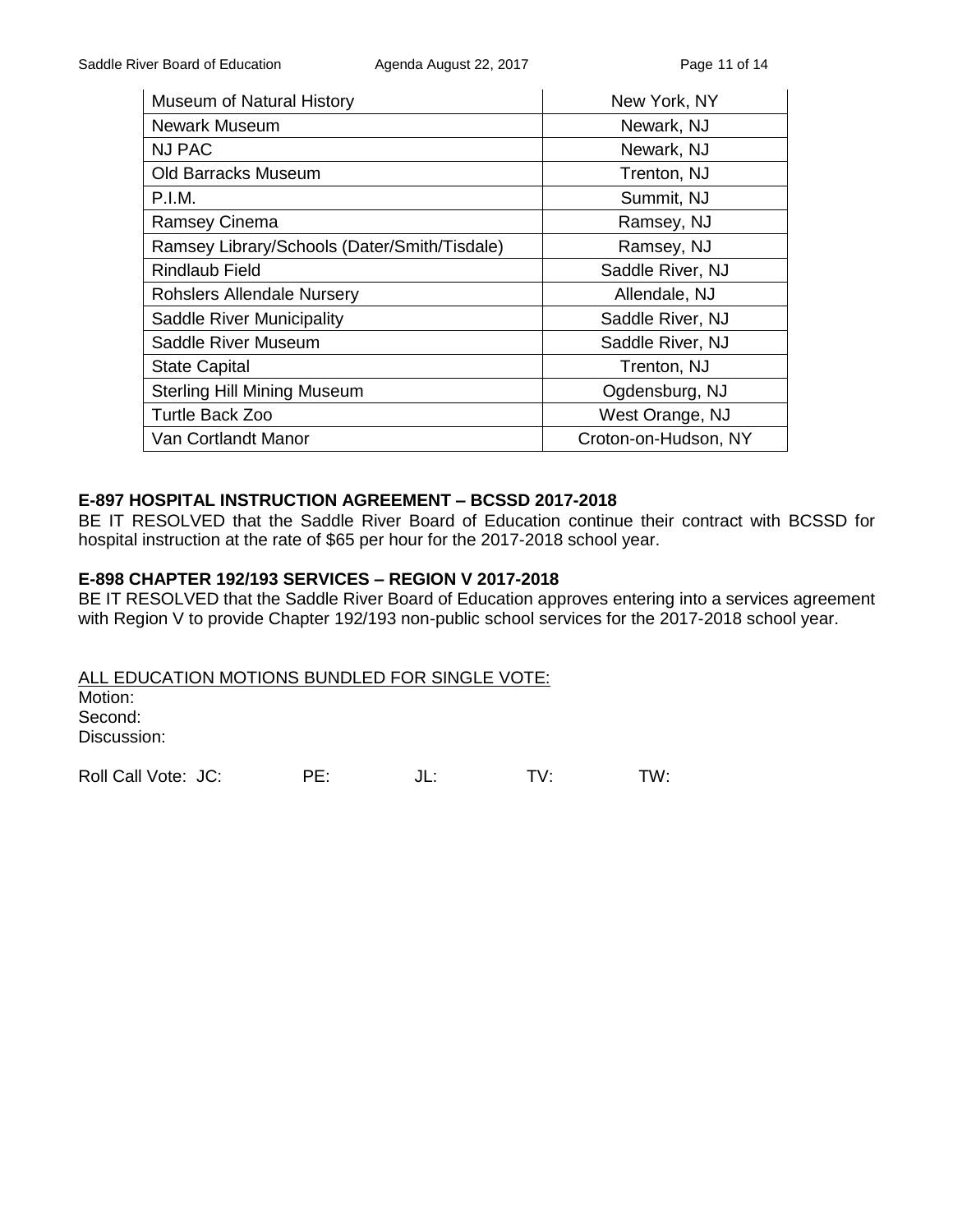# **FINANCE**

## **COMMITTEE REPORTS**

- 1. Finance/Budget Committee
- 2. Renovation Committee

## **F-2562 PAYMENT OF BILLS – JUNE, JULY AND AUGUST 2017**

BE IT RESOLVED that the payment of bills as per the attached June, July and August 2017 Bills and Claims lists be approved.

### **F-2563 APPROPRIATION TRANSFERS – JUNE AND JULY 2017**

BE IT RESOLVED that the following appropriation transfers for the months of June and July 2017 approved:

#### **Appropriation Transfers for June 2017**

| Account #         | Description                 | From             | To     |
|-------------------|-----------------------------|------------------|--------|
| 20-060-100-590-16 | Wandell Rec Prof Sv         | 102.67           |        |
| 20-060-100-610-00 | <b>Wandell Rec Supplies</b> |                  | 102.67 |
|                   |                             | 102.67 \$ 102.67 |        |

#### **Appropriation Transfers for July 2017**

| Account #             | Description                |    | From         |    | То           |
|-----------------------|----------------------------|----|--------------|----|--------------|
| 11-190-100-610-050-02 | <b>K</b> Suppies           |    |              | \$ | 10.98        |
| 11-190-100-610-050-01 | <b>Pre-K Supplies</b>      | \$ | 10.98        |    |              |
| 11-000-100-562-050-46 | Tuition SE in NJ           |    |              |    | 135,000.00   |
| 11-000-100-566-050-46 | <b>Tuition Private</b>     |    | 135,000.00   |    |              |
| 20-060-291-220-000-00 | <b>FICA WSRC</b>           |    |              | Ś  | 938.27       |
| 20-060-100-590-050-17 | <b>Purch Services WSRC</b> | \$ | 938.27       |    |              |
| 20-070-100-610-050-00 | <b>HAS Supplies</b>        |    |              | Ś  | 500.00       |
| 20-070-100-610-050-17 | <b>HAS Supplies Def</b>    | Ŝ. | 500.00       |    |              |
|                       |                            |    |              |    |              |
|                       |                            |    | \$136,449.25 |    | \$136,449.25 |

## **F-2564 LINE ITEM CERTIFICATION**

BE IT RESOLVED that in compliance with NJAC 6:20-2A-10(e) that the Board of Education certifies that no major account or fund has been over-expended and that as of this report, sufficient funds are available to meet the District's financial obligations for the remainder of the fiscal year.

#### **F-2565 BOARD SECRETARY REPORT – JUNE 2017**

BE IT RESOLVED that the attached Board Secretary Report for the month of June 2017 be approved.

#### **F-2566 TREASURER REPORT – JUNE 2017**

BE IT RESOLVED that the attached Report of the Treasurer for the month of June 2017 be approved.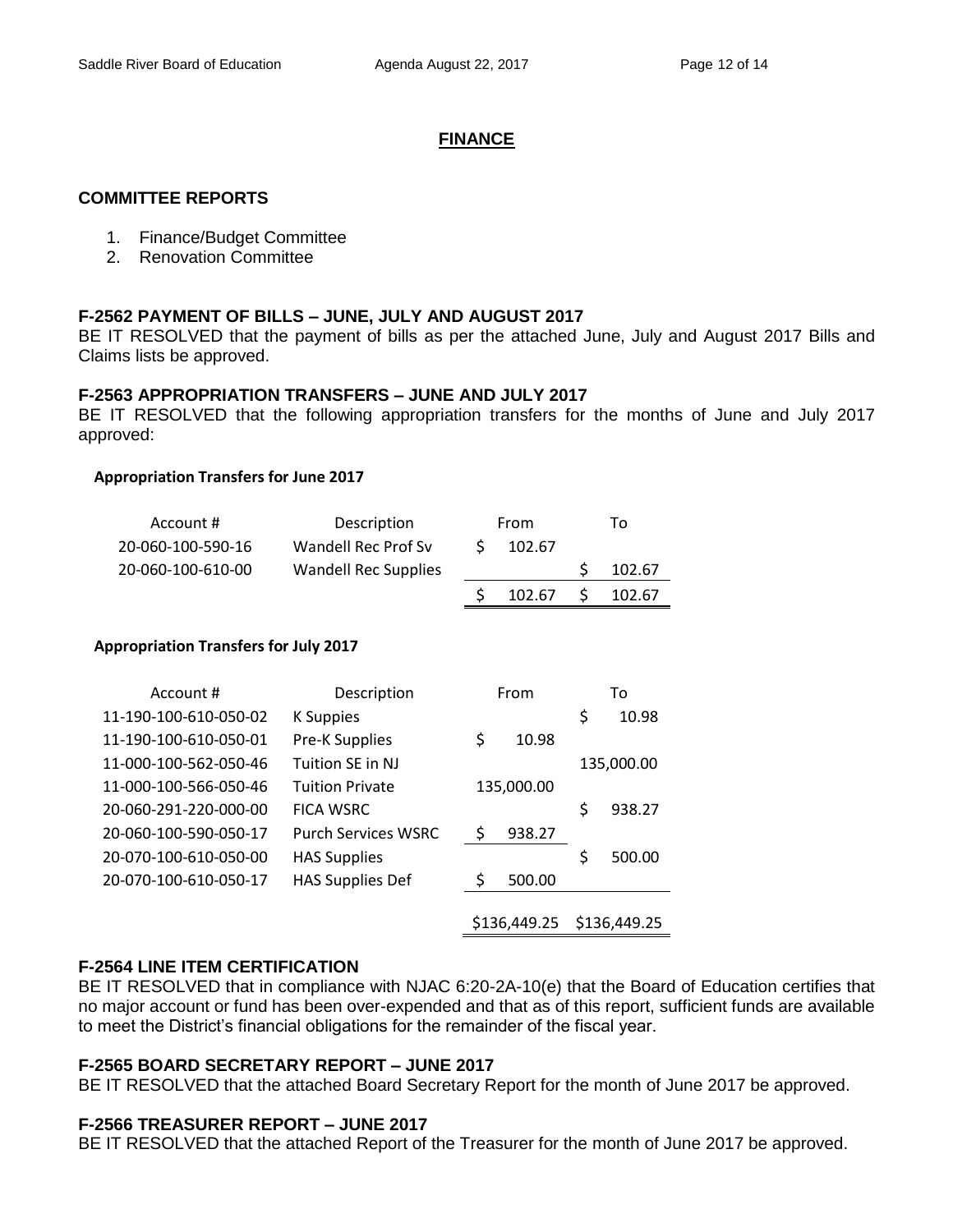# **F-2567 AGREEMENT–TREASURER'S & BOARD SECRETARY'S REPORTS – JUNE 2017**

BE IT RESOLVED that the Saddle River Board of Education states that the Report of the Treasurer of School Moneys and the Report of the Secretary of the Board of Education for the month of June 2017 is in agreement and on file in the Board Secretary's Office.

# **F-2568DEBRA STRAUSS – SICK DAY/COMPENSATED ABSENCE PAYOUT**

BE IT RESOLVED to approve the sick day/compensated absence payout of \$6,000 to Debra Strauss as per the terms of the 2015-2018 Saddle River Education Association negotiated contract.

# **F-2569 NONPUBLIC NURSING SERVICES – ANN HANNA - SADDLE RIVER DAY SCHOOL 2017-2018**

BE IT RESOLVED that the Saddle River Board of Education enter into an agreement with Ann Hanna, School Nurse, for the Saddle River Day School, to perform nonpublic nursing services for the 2017- 2018 school year at a cost of \$21 per hour for 1149.2 annual hours, not to exceed \$24,134.18 for the year (includes a 3% administrative fee of \$875.91).

## **F-2570 NONPUBLIC NURSING SUPERVISION – BERGEN COUNTY DEPT. OF HEALTH SERVICES - SADDLE RIVER DAY SCHOOL 2016-2017**

BE IT RESOLVED that the Saddle River Board of Education enter into an agreement with Bergen County Department of Health Services to provide nursing supervision for Saddle River Day School for the 2017- 2018 school year at a cost not to exceed \$4,186.91 (includes a 3% administrative fee of \$875.91).

# **F-2571 ACT AS LEA FOR SADDLE RIVER DAY SCHOOL – NONPUBLIC ENTITLEMENTS 2017-2018**

BE IT RESOLVED that the Saddle River Board of Education will act as LEA (Local Education Agency) for the Saddle River Day School and accept the 2017-2018 funding in the following amounts:

| <b>Nonpublic Nursing Entitlement</b>  | \$29,197 |
|---------------------------------------|----------|
| <b>Nonpublic Security Entitlement</b> | \$22,575 |
| Nonpublic Technology Aid Entitlement  | \$9,657  |
| Nonpublic Textbook Entitlement        | \$14,298 |
| Nonpublic Transportation Aid-In-Lieu  | \$12,818 |

# **F-2572 RENEWAL FOOD SERVICE MANAGEMENT CONTRACT 2017-2018**

BE IT RESOLVED that the Saddle River Board of Education approves the renewal of its Food Management Service Contact with Maschio's Food Services, Inc. for Wandell Food Service Operations for the period 9/1/17 to 6/30/18.

## **F-2573 DONATIONS – WANDELL SCHOOL EDUCATION FOUNDATION**

BE IT RESOLVED that the Saddle River Board of Education accepts with gratitude donations from the Wandell School Education Foundation for the 2017-2018 school year as follows:

| Approximate |                                             |
|-------------|---------------------------------------------|
| \$7,500     | <b>New Smart Board</b>                      |
| \$2,000     | <b>Library Funding</b>                      |
| \$7,000     | Landscaping Outdoor Courtyard Learning Area |